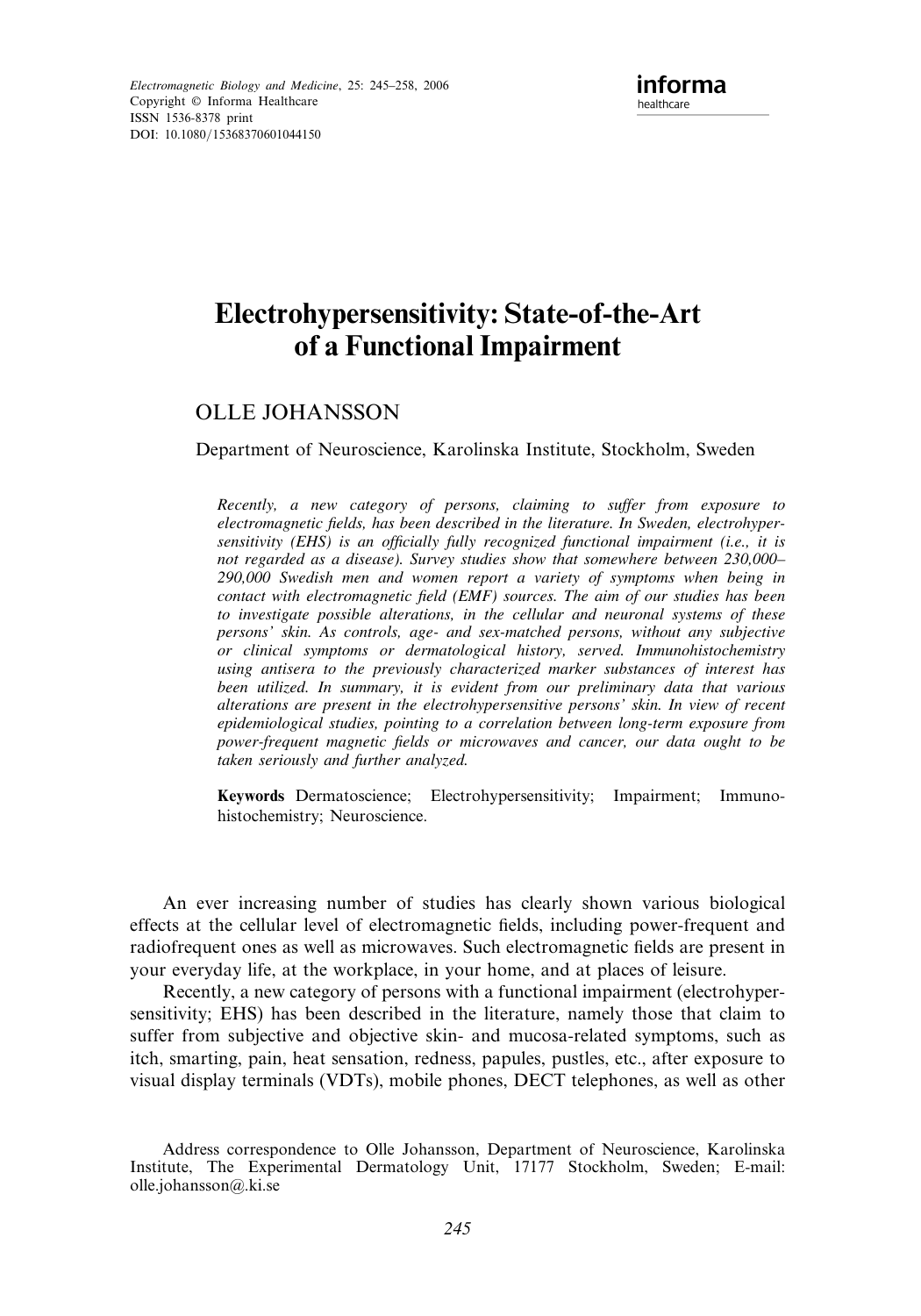electromagnetic devices. Frequently, symptoms from internal organ systems, such as the heart and the central nervous system, are also encountered.

Persons claiming such adverse skin reactions after having been exposed to computer screens or mobile phones very well could be reacting in a highly specific way and with a completely correct avoidance reaction, especially if the provocative agent was radiation and/or chemical emissions—just as you would do if you had been exposed to, e.g., sun rays, X-rays, radioactivity, or chemical odors. The working hypothesis, thus, early became that they react in a cellularly correct way to the electromagnetic radiation, maybe in concert with chemical emissions such as plastic components, flame retardants, etc., something later focused upon by professor Denis L. Henshaw and his collaborators at the Bristol University (cf. Fews et al., 1999a,b). This is also covered in great depth by Gunni Nordström in her latest book (2004).

Very soon, however, from different clinical colleagues, and in parallel to the above, a large number of other 'explanations' became fashionable, e.g., that the persons claiming electrohypersensitivity were only imagining this, or they were suffering from post-menopausal psychological abberations, or they were old, or having a short school education, or were the victims of classical Pavlovian conditioning, or a journalist-driven mass media psychosis. Strangely enough, most of the, often self-made, 'experts' who proposed these explanations had themselves never met anyone claiming electrohypersensitivity and these 'experts' had never done any investigations of the proposed explanatory models.

The aim of our own studies has been to investigate possible alterations, in the cellular and neuronal systems of these persons' skin. As controls, age- and sexmatched persons, without any subjective or clinical symptoms or dermatological history, have served. Immunohistochemistry using antisera to the previously characterized marker substances of interest has been utilized. Among many discoveries, the following may be mentioned.

We have investigated the presence of intraepidermal nerve fibers in normal human skin from healthy volunteers using the new marker PGP 9.5 (Hilliges et al., 1995; Johansson et al., 1999; Wang et al., 1990). The intraepidermal nerve fibers are found as close as 20–40 µm from the surface, which makes it highly possible that weak electromagnetic fields may affect them.

In facial skin samples of electrohypersensitive persons, the most common finding is a profound increase of mast cells. Nowadays we do not only use histamine, but also other mast cell markers such as chymase and tryptase, but the pattern is still the same as reported previously for other electrohypersensitive persons (Johansson and Liu, 1995). From these studies, it is clear that the number of mast cells in the upper dermis is increased in the electrohypersensitivity group. A different pattern of mast cell distribution also occurred in the electrohypersensitivity group, namely, the normally empty zone between the dermo-epidermal junction and mid-to-upper dermis disappeared in the electrohypersensitivity group and, instead, this zone had a high density of mast cell infiltration. These cells also seemed to have a tendency to migrate towards the epidermis (=epidermiotrophism) and many of them emptied their granular content (=degranulation) in the dermal papillary layer. Furthermore, more degranulated mast cells could be seen in the dermal reticular layer in the electrohypersensitivity group, especially in those cases which had the mast cell epidermiotrophism phenomenon described above. Finally, in the electrohypersensitivity group, the cytoplasmic granules were more densely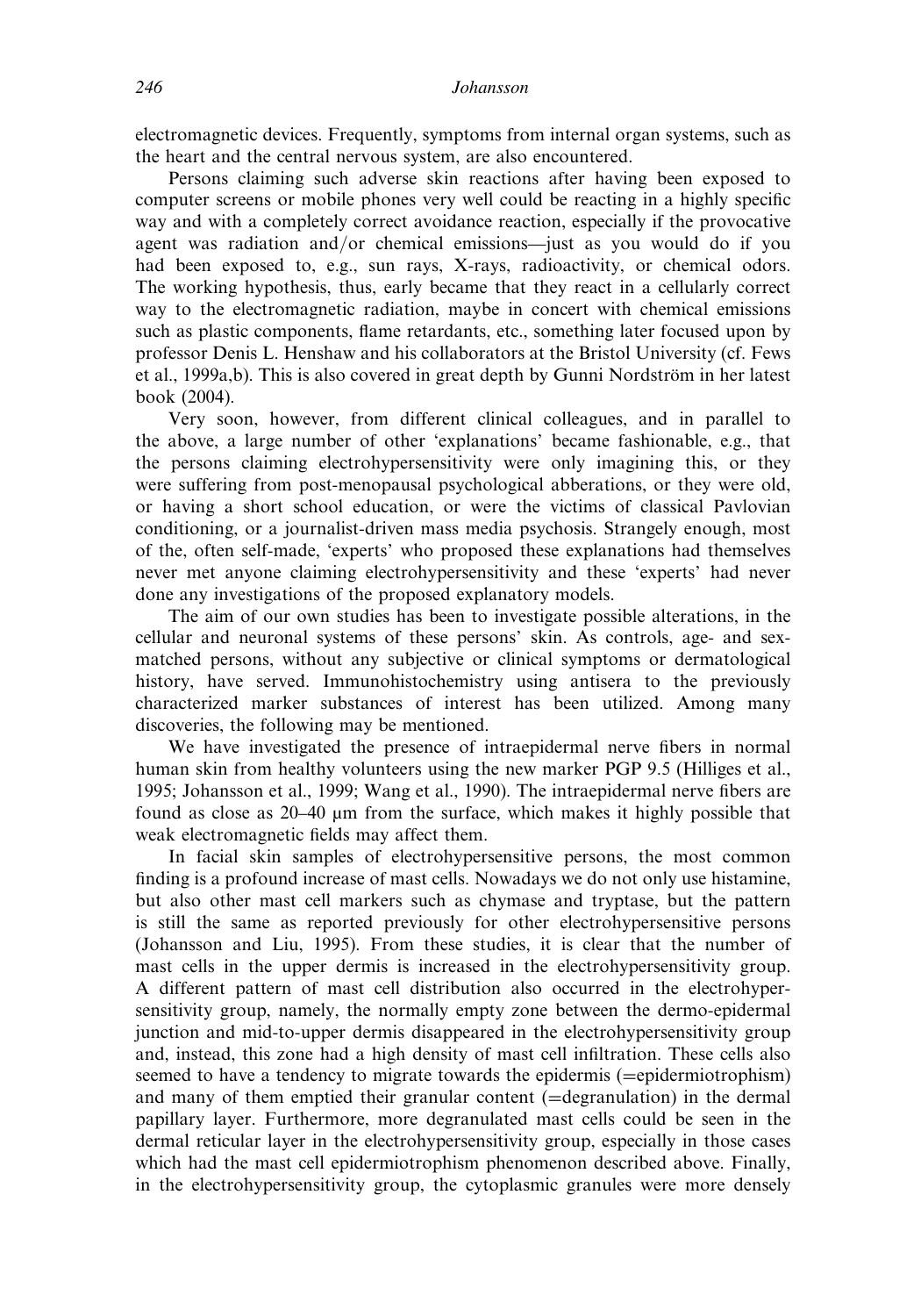distributed and more strongly stained than in the control group, and, generally, the size of the infiltrating mast cells was found to be larger in the electrohypersensitivity group as well. It should be noted that increases of similar nature later on were demonstrated in an experimental situation employing normal healthy volunteers in front of visual display units, including ordinary household television sets (Johansson et al., 2001).

In one of the early papers (Johansson et al., 1994), we made a sensational finding when we exposed two electrically sensitive individuals to a TV monitor. When we looked at their skin under a microscope, we found something that surprised us. In this article, we used an open-field provocation, in front of an ordinary TV set, of persons regarding themselves as suffering from skin problems due to work at video display terminals. Employing immunohistochemistry, in combination with a wide range of antisera directed towards cellular and neurochemical markers, we were able to show a high-to-very high number of somatostatin-immunoreactive dendritic cells as well as histamine-positive mast cells in skin biopsies from the anterior neck taken before the start of the provocation. At the end of the provocation the number of mast cells was unchanged, however, the somatostatin-positive cells had seemingly disappeared. The reason for this latter finding is discussed in terms of loss of immunoreactivity, increase of breakdown, etc. The high number of mast cells present may explain the clinical symptoms of itch, pain, edema, and erythema.

We have compared facial skin from electrohypersensitive persons with corresponding material from normal healthy volunteers (Johansson et al., 1996). The aim of the study was to evaluate possible markers to be used for future doubleblind or blind provocation investigations. Differences were found for the biological markers calcitonin gene-related peptide (CGRP), somatostatin (SOM), vasoactive intestinal polypeptide (VIP), peptide histidine isoleucine amide (PHI), neuropeptide tyrosine (NPY), protein S-100 (S-100), neuron-specific enolase (NSE), protein gene product (PGP) 9.5, and phenylethanolamine N-methyltransferase (PNMT). The overall impression in the blind-coded material was such that it turned out easy to blindly separate the two groups from each other. However, no single marker was 100% able to pin-point the difference, although some were quite powerful in doing so (CGRP, SOM, S-100). In our ongoing investigations, we have also found alterations of the Merkel cell number in the facial skin of electrohypersensitive persons (Yoshimura et al., 2006). However, it has to be pointed out that we cannot, based upon those results, draw any definitive conclusions about the cause of the changes observed. Blind or double-blind provocations in a controlled environment (Johansson et al., 2001) are necessary to elucidate the underlying causes for the changes reported in this particular investigation.

I and my collaborator, Dr. Shabnam Gangi, in two papers of theoretical nature (Gangi and Johansson, 1997, 2000), have put forward a model for how mast cells and substances secreted from them (e.g., histamine, heparin, and serotonin) could explain sensitivity to electromagnetic fields. The model bounces off from known facts in the fields of UV- and ionizing irradiation-related damages, and uses all the new papers dealing with alterations seen after, e.g., power-frequent or microwave electromagnetic fields, to propose a simple summarizing model for how we can understand the phenomenon of electrohypersensitivity.

In the first paper (Gangi and Johansson, 1997), we describe the fact that an increasing number of persons say that they get cutaneous problems as well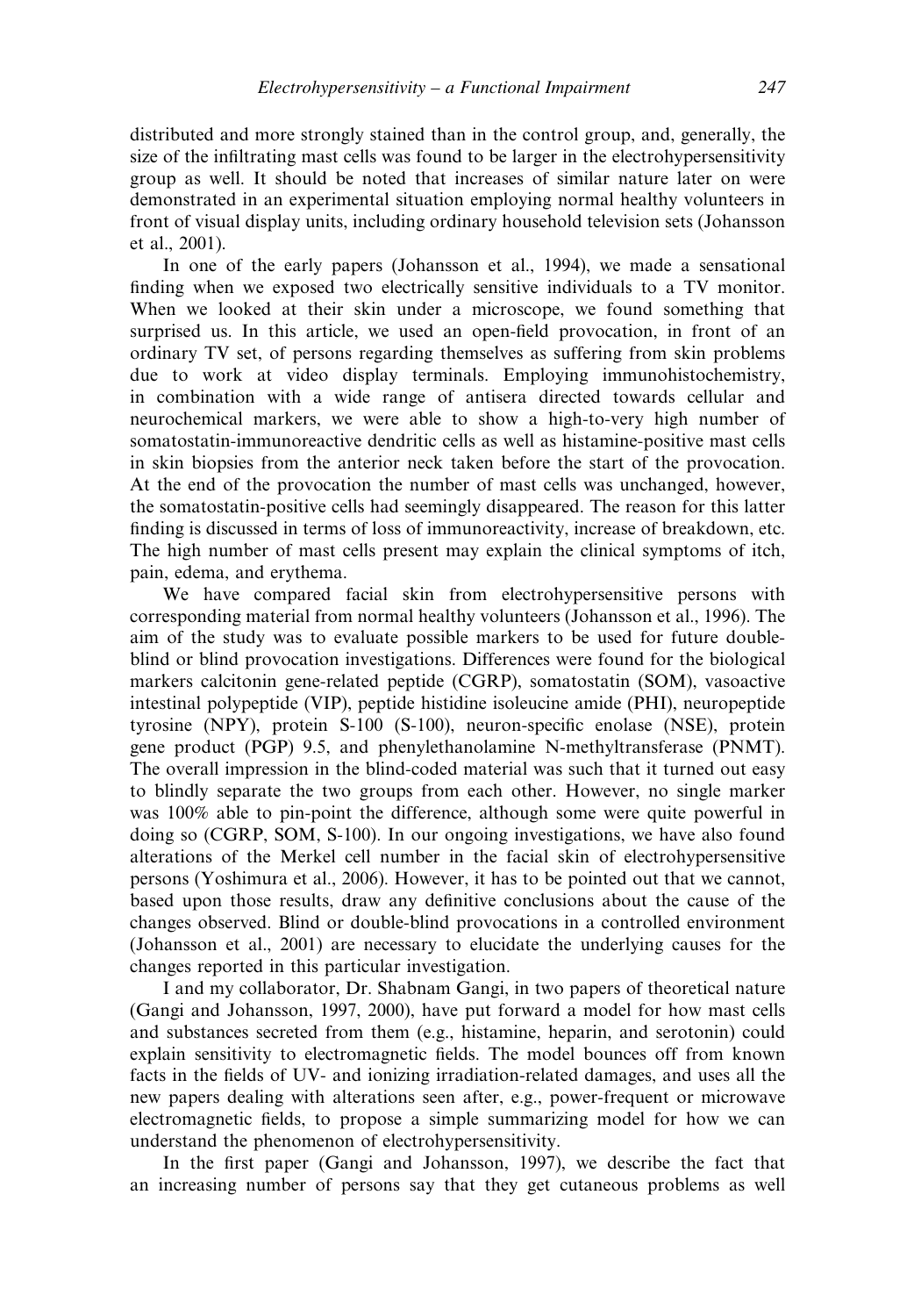as symptoms from certain internal organs, such as the central nervous system and the heart, when being close to electric equipment. A major group of these persons are the users of video display terminals, who claim to have subjective and objective skin- and mucosa-related symptoms, such as pain, itch, heat sensation, erythema, papules, and pustules. The central nervous system-derived symptoms are, e.g., dizziness, tiredness, and headache. Erythema, itch, heat sensation, edema, and pain are also common symptoms of sunburn (UV dermatitis). Alterations have been observed in cell populations of the skin of electrohypersensitive persons similar to those observed in the skin damaged due to ultraviolet light or ionizing radiation. In electrohypersensitive persons a much higher number of mast cells have been observed. It is known that UVB irradiation induces mast cell degranulation and release of TNF-alpha. The high number of mast cells present in the electrohypersensitivity group and the possible release of specific substances, such as histamine, may explain their clinical symptoms of itch, pain, edema, and erythema. The most remarkable change among cutaneous cells, after exposure with the above-mentioned irradiation sources, is the disappearance of the Langerhans' cells. This change has also been observed in electrohypersensitive persons, again pointing to a common cellular and molecular basis. The results of this literature study demonstrate that highly similar changes exist in the skin of electrohypersensitive persons, as regards the clinical manifestations as well as alterations in the cell populations, and in skin damaged by ultraviolet light or ionizing radiation.

In the second publication (Gangi and Johansson, 2000), the relationship between exposure to electromagnetic fields and human health is even more in focus. This is mainly because of the rapidly increasing use of such electromagnetic fields within our modern society. Exposure to electromagnetic fields has been linked to different cancer forms, e.g., leukemia, brain tumours, neurological diseases, such as Alzheimer's disease, asthma, and allergy, and to the phenomenon of electrohypersensitivity/screen dermatitis. There is an increasing number of reports about cutaneous problems as well as symptoms from internal organs, such as the heart, in people exposed to video display terminals. These people suffer from subjective and objective skin and mucosa-related symptoms, such as itch, heat sensation, pain, erythema, papules, and pustules (cf. above). In severe cases, people cannot, for instance, use video display terminals or artificial light at all, or be close to mobile telephones. Mast cells, when activated, release a spectrum of mediators, among them histamine, which is involved in a variety of biological effects with clinical relevance, e.g., allergic hypersensitivity, itch, edema, local erythema, and many types of dermatoses. From the results of recent studies, it is clear that electromagnetic fields affect the mast cell, and also the dendritic cell, population, and may degranulate these cells. The release of inflammatory substances, such as histamine, from mast cells in the skin results in a local erythema, edema, and sensation of itch and pain, and the release of somatostatin from the dendritic cells may give rise to subjective sensations of ongoing inflammation and sensitivity to ordinary light. These are, as mentioned, the common symptoms reported from persons suffering from electrohypersensitivity/screen dermatitis. Mast cells are also present in the heart tissue and their localization is of particular relevance to their function. Data from studies made on interactions of electromagnetic fields with the cardiac function have demonstrated that highly interesting changes are present in the heart after exposure to electromagnetic fields. Some electrically sensitive people have symptoms similar to heart attacks after exposure to electromagnetic fields.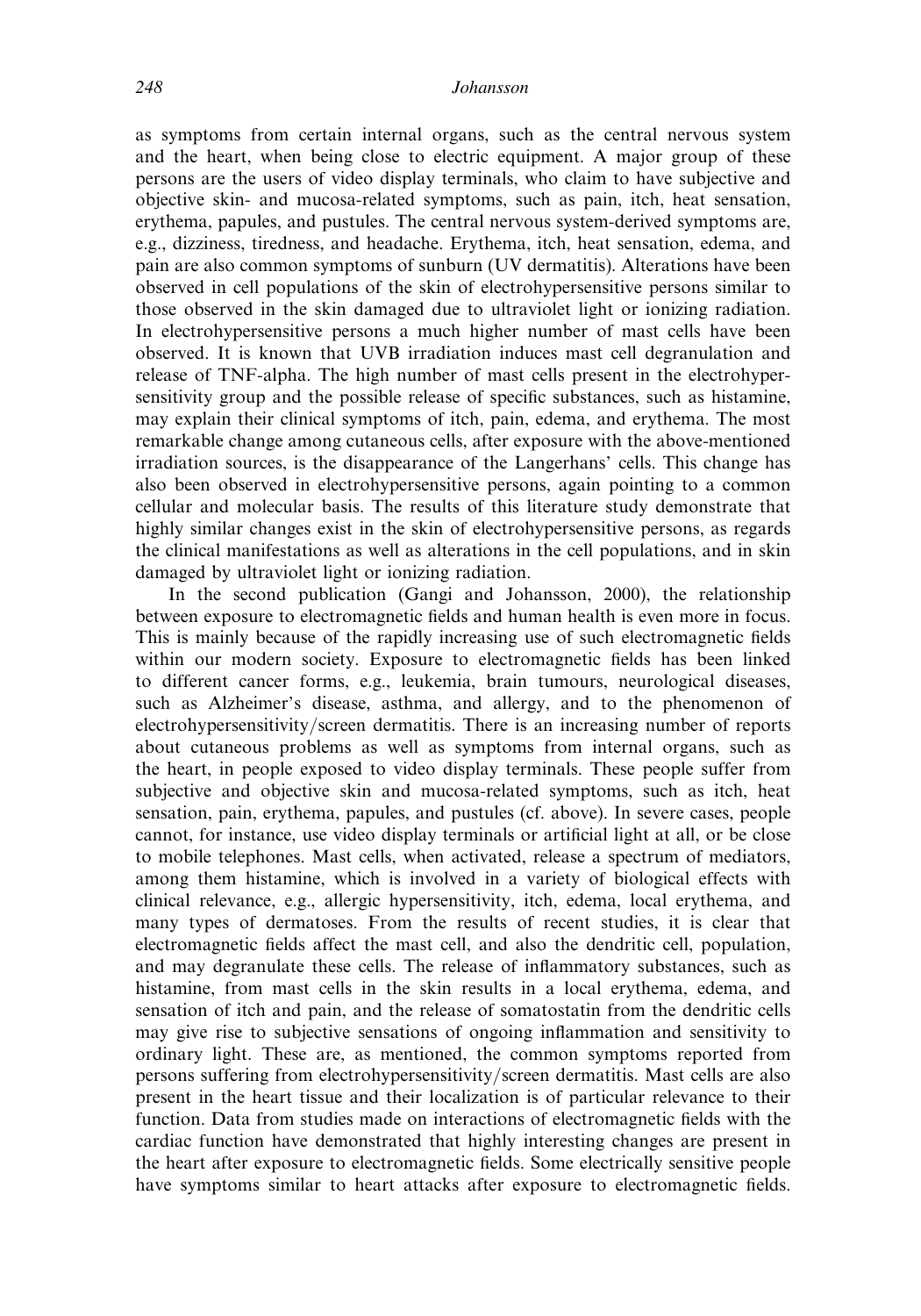One could speculate that the cardiac mast cells are responsible for these changes due to degranulation after exposure to electromagnetic fields. However, it is still not known how, and through which mechanisms, all these different cells are affected by electromagnetic fields. In this article (Gangi and Johansson, 2000), we present a theoretical model, based upon the above observations of electromagnetic fields and their cellular effects, to explain the proclaimed sensitivity to electric and/or magnetic fields in humans.

In a recent article by Holmboe and Johansson (2005), the functional impairment electrohypersensitivity was investigated with the aim to characterize the complex set of symptoms and to order them according to the WHO's ICQ10 register of diagnoses. Furthermore, we also tested for the presence of increased levels of IgE or signs of a positive Phadiatop Combi (which is a screening test for allergies towards certain articles of food, pollen, insects, and other animals) which both would be indicators of an immune system alert. If such increases would be found, they could then be used in the diagnosis of electrohypersensitivity.

Twenty-two people (5 men, 17 women) participated. The age range was between 25 and 79 years. The symptoms were given in a ranked scale where the symptoms were attributed points according to the following:  $0 =$  no symptoms at all;  $1 =$ occasional, mild symptoms;  $2 = \text{occasional}$ , severe symptoms;  $3 = \text{regular}$ , mild symptoms;  $4 =$  regular, severe symptoms.

Symptoms of the skin and the nervous system dominated the picture. The most frequent ones were skin redness, eczema and sweating, loss of memory, concentration difficulties, sleep disturbances, dizziness as well as muscular and joint-related pain, and muscular and joint-related weakness. Headache, faintness, nose blockade, and fatigue were also common. In addition, 19 of the people had symptoms from the gastrointestinal tract. All the people with the impairment electrohypersensitivity had tinnitus.

No connection between IgE blood levels and symptoms could be found, all the people with electrohypersensitivity had normal values (<122 kU/l). Only 3 people had a positive Phadiatop Combi.

In summary, it is evident from our preliminary experimental data that various biological alterations are present in the electrohypersensitive persons claiming to suffer from exposure to electromagnetic fields. In view of recent epidemiological studies, pointing to a correlation between long-term exposure from power-frequent magnetic fields or microwaves and cancer, our data ought to be taken seriously and further analyzed.

Thus, it is of paramount importance to continue the investigation of persons with the impairment electrohypersensitivity. We would favor studies of electromagnetic fields' interaction with mast cell release of histamine and other biologically active substances, studies of lymphocyte viability, as well as studies of the newly described serotonin-containing melanocytes. Also, continued analysis of the intraepidermal nerve fibers and their relations to these mast cells and serotonincontaining melanocytes are very important. Finally, not to be forgotten, a general investigation—of persons with the impairment electrohypersensitivity versus normal healthy volunteers—regarding the above markers as well as other markers for cell traffic, proliferation, and inflammation, is very much needed. Such scientific work may lay a firm foundation for necessary adjustment of accessibility, thus helping and supporting all persons with the functional impairment electrohypersensitivity.

In addition to the studies in humans, we have also done a series of animal experiments (Rajkovic et al., 2005a,b, 2006). These have been a collaborative effort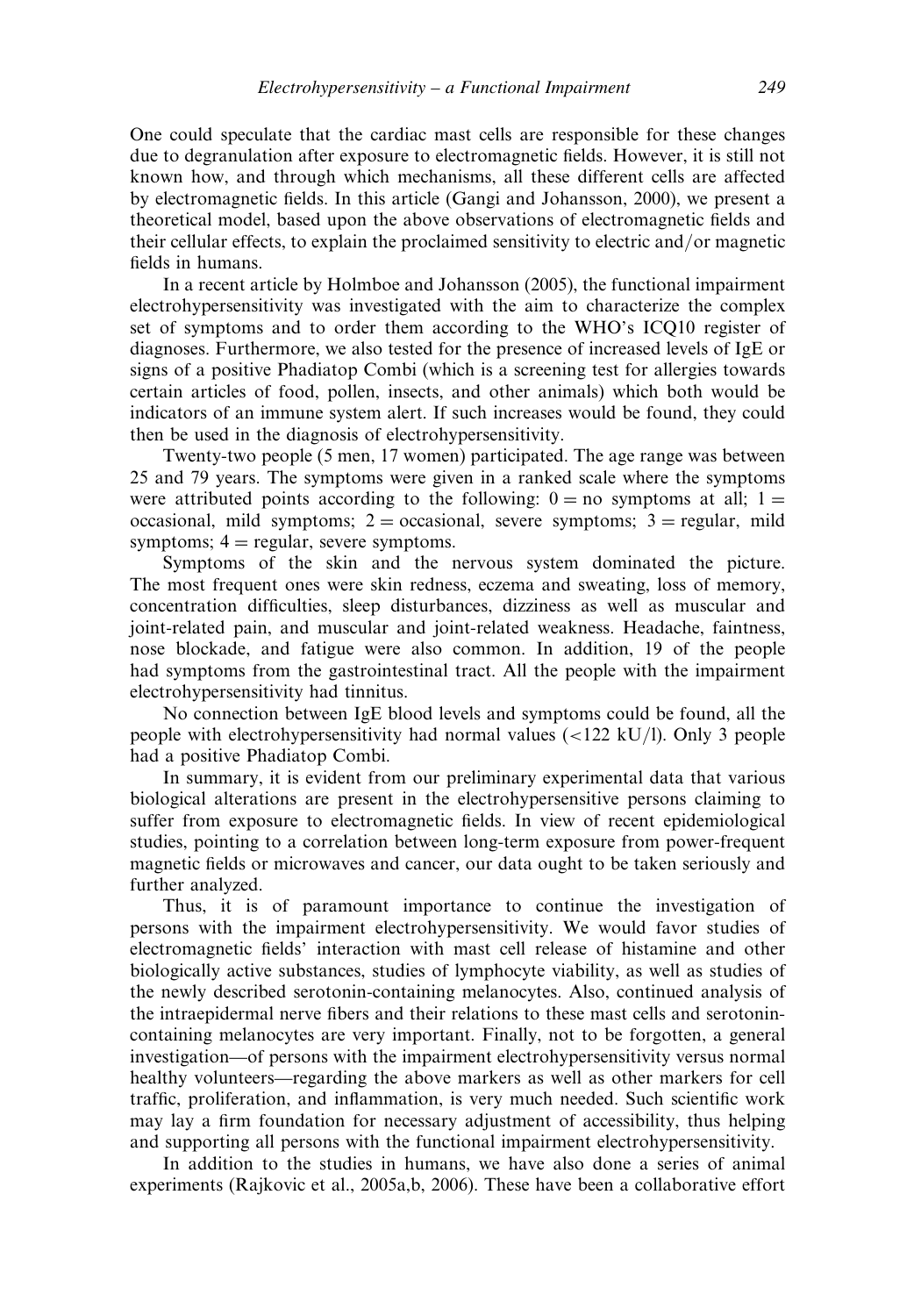between the Department of Biology, Faculty of Sciences, Novi Sad, Serbia and Montenegro, and my own research group at the Karolinska Institute, Stockholm, Sweden.

These papers go back to the above-mentioned early observations in people with the impairment electrohypersensitivity where large increases in the cutaneous mast cell count could be demonstrated as compared to normal healthy volunteers. A corresponding effect on cutaneous mast cells from normal healthy volunteers placed in front of ordinary TVs/PCs could also be shown. My working hypothesis since then is that electrohypersensitivity is a kind of irradiation damage, since the observed cellular changes are very much the same as the ones you would find in tissue subjected to UV-light or ionizing radiation (for references, see above).

One very fierce criticism from certain 'opponents' has been that such mast cell alterations in people with electrohypersensitivity (or in normal healthy volunteers) cannot be due to the action of electromagnetic fields (EMFs) and/or airborn chemicals, but must be due to psychological or psychiatric personality disturbances, cognitive malfunction, or likewise.

The aim of these studies has therefore been to investigate the influence of extremely low-frequency electromagnetic fields (ELF-EMFs) on mast cells, parafollicular cells, and nerve fibers in rat skin and thyroid gland, as seen using light and transmission electron microscopy. The experiments were performed on 2 month-old Wistar male rats exposed for 4h a day, 5 or 7 days a week for 1 month to power-frequent (50 Hz) EMFs (100–300  $\mu$ T, 54–160 V/m). After sacrifice, samples of skin and thyroid were processed for indirect immunohistochemistry or toluidine blue staining and were then analyzed using the methods of stereology. Antibody markers to serotonin, substance P, calcitonin gene-related peptide (CGRP), and protein gene product 9.5 (PGP) were applied to skin sections and PGP, CGRP, and neuropeptide  $Y$  (NPY) markers to the thyroid. A significantly increased number of serotonin-positive mast cells in the skin ( $p < 0.05$ ) and NPY-containing nerve fibers in the thyroid  $(p < 0.01)$  of rats exposed to ELF-EMF was found compared to controls, indicating a direct EMF effect on skin and thyroid vasculature.

After ultrastructural examination, a predominance of microfollicles with less colloid content and dilated blood capillaries was found in the EMF group. Stereological counting showed a statistically significant increase of the volume density of follicular epithelium, interfollicular tissue, and blood capillaries as well as the thyroid activation index, as compared to the controls. The volume density of colloid significantly decreased. Ultrastructural analysis of thyroid follicular cells in the EMF group revealed the frequent finding of several colloid droplets within the same thyrocyte with the occasional presence of large-diameter droplets. Alterations in lysosomes, granular endoplasmic reticulum, and cell nuclei compared to the control group were also observed. Taken together, the results of this study show the stimulative effect of power-frequency EMFs on thyroid gland at both the light microscopic and the ultrastructural level.

The obtained animal results cannot be understood by psychological or psychiatric theories, but are claimed to be due only to the EMF exposure.

In Sweden, electrohypersensitivity (EHS) is an officially fully recognized functional impairment (i.e., it is not regarded as a disease). Survey studies show that somewhere between 230,000–290,000 Swedish men and women report a variety of symtoms when being in contact with electromagnetic field (EMF) sources.

The electrohypersensitive people have their own handicap organization, The Swedish Association for the ElectroSensitive (http://www.feb.se; the website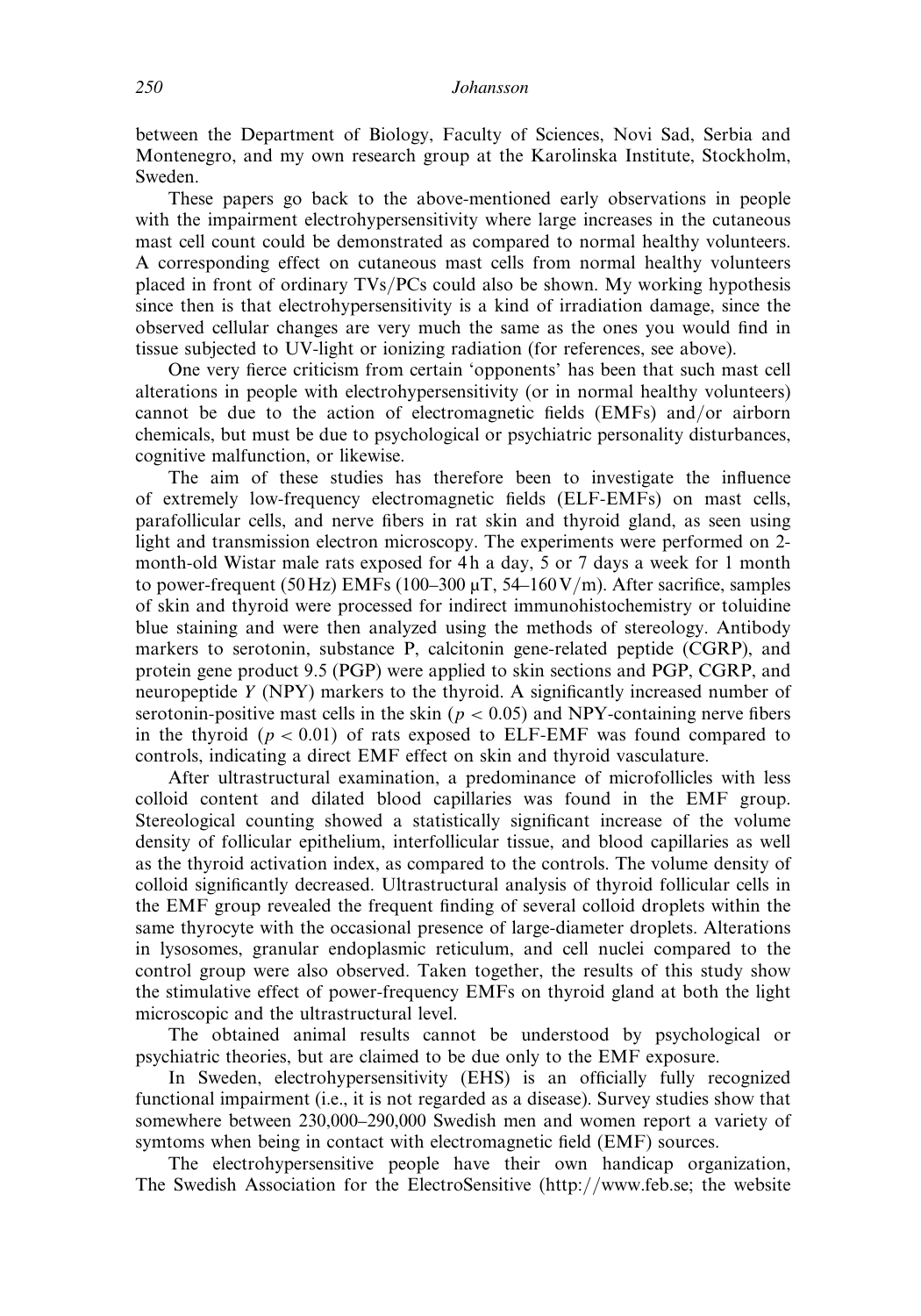has an English version). This organization is included in the Swedish Disability Federation (Handikappförbundens SamarbetsOrgan; HSO). HSO is the unison voice of the Swedish disability associations towards the government, the parliament, and national authorities, and is a cooperative body that today consists of 43 national disability organizations (where The Swedish Association for the ElectroSensitive is 1 of these 43 organizations) with all together about 500,000 individual members. You can read more on http://www.hso.se (the site has an English short version).

Swedish municipalities, of course, have to follow the UN 22 Standard Rules on the equalization of opportunities for people with disabilities ("Standardregler för att tillförsäkra människor med funktionsnedsättning delaktighet och jämlikhet"; about the UN 22 Standard Rules, see website: http://www.un.org/esa/socdev/enable/dissre00.htm). All people with disabilities shall, thus, be given the assistance and service they have the right to according to the Swedish Act concerning Support and Service for Persons with Certain Functional Impairments (LSS-lagen) and the Swedish Social Services Act (Socialtjänstlagen). People with disabilities, thus, have many different rights and can get different kinds of support. The purpose of those rights and the support is to give every person the chance to live like everyone else. Everyone who lives in the Swedish municipalities should be able to lead a normal life and the municipalities must have correct knowledge and be able to reach the people who need support and service. People with disabilities shall be able to get extra support so that they can live, work, study, or do things they enjoy in their free time. The municipalities are responsible for making sure that everyone gets enough support. Everyone shall show respect and remember that such men and women may need different kinds of support.

In Sweden, impairments are viewed from the point of the environment. No human being is in itself impaired, there are instead shortcomings in the environment that cause the impairment (as the lack of ramps for the person in a wheelchair or rooms electrosanitized for the person with electrohypersensitivity). This environment-related impairment view, furthermore, means that even though one does not have a scientifically based complete explanation for the impairment electrohypersensitivity, and in contrast to disagreements in the scientific society, the person with electrohypersensitivity shall always be met in a respectful way and with all necessary support with the goal to eliminate the impairment. This implies that the person with electrohypersensitivity shall have the opportunity to live and work in an electrosanitized environment.

This view can fully be motivated in relation to the present national and international handicap laws and regulations, including the UN 22 Standard Rules and the Swedish action plan for persons with impairments (prop. 1999/2000:79 "Den nationella handlingplanen för handikappolitiken – Från patient till medborgare"). Also, the Human Rights Act in the EU fully applies.

A person is disabled when the environment contains some sort of impediment. It means that in that moment a man or woman in a wheelchair cannot come onto the bus, a train, or into a restaurant, this person has a disability—he or she is disabled. When the bus, train, or restaurant are adjusted for a wheelchair, the person does not suffer from his disability and is consequently not disabled. An electrohypersensitive person suffers when the environment is not properly adapted according to their personal needs. Strategies to enable a person with this disability to attend common rooms such as libraries, churches, and so on, are, for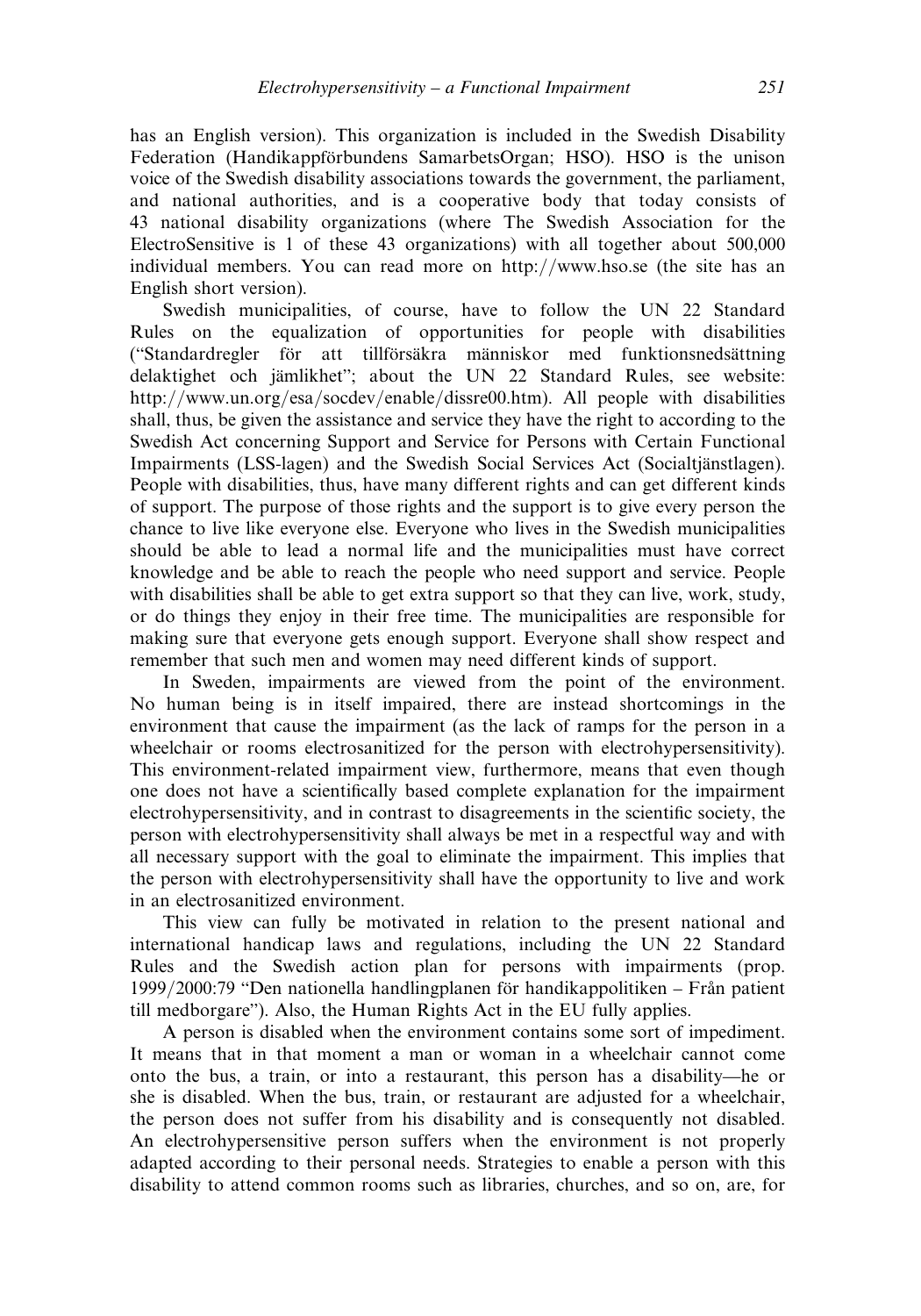instance to switch off the high-frequency fluorescent lamps and instead use ordinary light bulbs. Another example is the possibility to switch off—the whole or parts of the assistive listening systems (persons with electrohypersensitivity are often very sensitive to assistive listening systems).

In the Stockholm municipality—where I live and work as a scientist with the responsibility to investigate comprehensive issues for people with electrohypersensitivity—such persons have the possibility to get their home sanitized for EMFs. This means, for example, that ordinary electricity cables are changed to special cables. Furthermore, the electric stove can be changed to a gas stove and walls, roofs and floors can be covered with special wallpaper or paint with a special shelter to stop EMFs from the outside (from neighbors and mobile telephony base stations). Even the windows can be covered with a thin aluminum foil as an efficient measure to restrain EMFs to get into the room/home. If these alterations turn out not to be optimal they have the possibility to rent small cottages in the countryside that the Stockholm municipality owns. These areas have lower levels of irradiation than others. The Stockholm municipality also intend to build a village with houses that are specially designed for people who are electrohypersensitive. This village will be located in a low-lewel irradiation area. (One of my graduate students, Eva-Rut Lindberg, has in her thesis project studied the "construction of buildings for persons with the impairment electrohypersensitivity". The doctoral thesis will be presented during the spring.)

People with electrohypersensitivity also have a general (legal) right to be supported by their employer so that they can work despite of this impairment. For instance, they can get special equipment such as computers that are of lowemission type, high-frequency fluorescent lamps can be changed to ordinary light bulbs, wireless DECT telephones removed from their rooms, and so on.

Some hospitals in Sweden (e.g., in Umeå, Skellefteå, and Karlskoga) also have built special rooms with very low EMFs so that people who are hypersensitive can get medical care. Another example is the possibility for people who are electrohypersensitive to get a specially designed car so that the person can transport himself/herself between his/her home and their workplace.

Recently, some politicians in the Stockholm municipality even proposed to the politicians responsible for the subway in the Stockholm City that a part of every trainset should be free from mobile phones; that the commuters have to switch of the phones in these selected parts to enable people with electrohypersensitivity to travel with the subway (compare this with people who have an allergy for animal fur whereupon people consequently are prohibited to have animals, such as dogs or cats, in selected parts of the trainset).

In addition, when the impairment electrohypersensitivity is discussed it is also of paramount importance that more general knowledge is needed with the aim to better adapt the society to the specific needs of the persons with this impairment. The Swedish "Miljöbalk" (the Environmental Code) contains an excellent prudence avoidance principle which, of course, must be brought into action also here, together with respect and willingness to listen to the people with electrohypersensitivity.

Naturally, all initiatives for scientific studies of the impairment electrohypersensitivity must be characterized and marked by this respect and willingness to listen, and the investigations shall have the sole aim to help the persons with this particular impairment. Rule 13 in the UN 22 Standard Rules clearly says that scientific investigations of impairments shall, in an unbiased way—and without any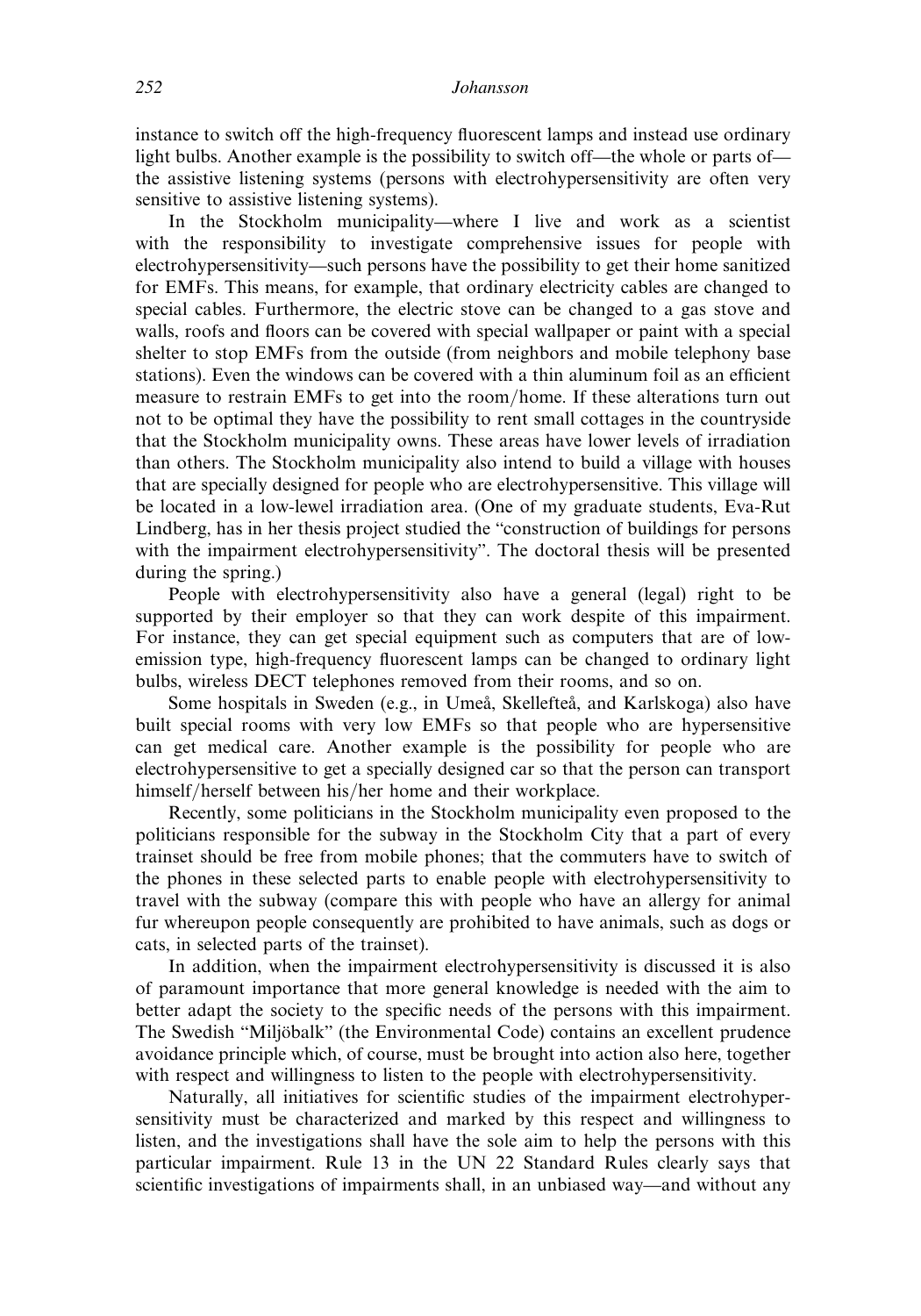prejudice—focus on cause, occurrence and nature and with the sole and explicit purpose to help and support the person with the impairment. Nothing else!

In addition, it must also be mentioned that quite recently, by the end of 2004, The Irish Doctors' Environmental Association (IDEA) has announced that "they have identified a sub-group of the population who are particularly sensitive to exposure to different types of electromagnetic radiation. The safe levels currently advised for exposure to this non-ionising radiation are based solely on its thermal effects. However, it is clear that this radiation also has non-thermal effects, which need to be taken into consideration when setting these safe levels. The electrosensitivity experienced by some people results in a variety of distressing symptoms which must also be taken into account when setting safe levels for exposure to non-ionising radiation and when planning the siting of masts and transmitters" (IDEA, 2004).

Furthermore, the IDEA also points out the following:

1. An increasing number of people in Ireland are complaining of symptoms which, while they may vary in nature, intensity, and duration, can be demonstrated to be clearly related to exposure to electro-magnetic radiation (EMR).

2. International studies on animals over the last 30 years have shown the potentially harmful effects of exposure to electro-magnetic radiation. In observational studies, animals have shown consistent distress when exposed to EMR. Experiments on tissue cultures and rats have shown an increase in malignancies when exposed to mobile telephone radiation.

3. Studies on mobile telephone users have shown significant levels of discomfort in certain individuals following extensive use or even, in some cases, following regular short-term use.

4. The current safe levels for exposure to microwave radiation were determined based solely on the thermal effects of this radiation. There is now a large body of evidence that clearly shows that this is not appropriate, as many of the effects of this type of radiation are not related to these thermal effects (IDEA, 2004).

Finally, The IDEA "believes that the Irish Government should urgently review the information currently available internationally on the topic of the thermal and non-thermal effects of exposure to electro-magnetic radiation with a view to immediately initiating appropriate research into the adverse health effects of exposure to all forms of non-ionising radiation in this country, and into the forms of treatment available elsewhere. Before the results of this research are available, an epidemiological database should be initiated of individuals suffering from symptoms thought to be related to exposure to non-ionising radiation. Those claiming to be suffering from the effects of exposure to electro-magnetic radiation should have their claims investigated in a sensitive and thorough way, and appropriate treatment provided by the State. The strictest possible safety regulations should be established for the installation of masts and transmitters, and for the acceptable levels of potential exposure of individuals to electro-magnetic radiation, in line with the standards observed in New Zealand." (IDEA, 2004). Of course, these very recent findings must also be taken into serious consideration for any research proposal.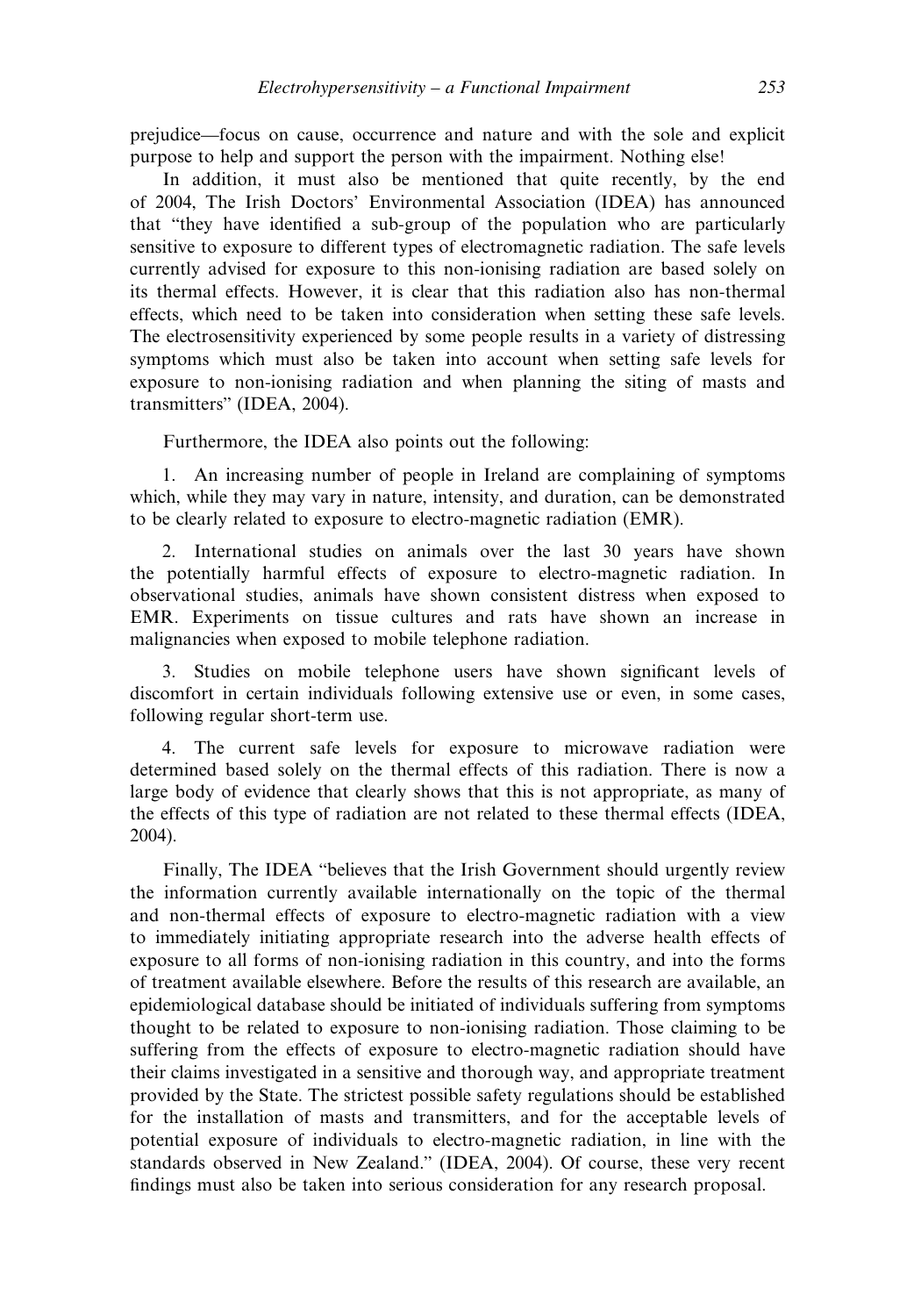It may also be noted that a unique conference recently was held in Stockholm in May, 2006. The theme for the conference was "The right for persons with the impairment electrohypersensitivity to live in a fully accessible society". The conference was organized by the Stockholm City municipality and the Stockholm County Council and dealt with the most recent measures to make Stockholm fully accessible for persons with the impairment electrohypersensitivity. Among such measures are to offer home equipment adjustments and ban mobile phones from certain underground cars as well as certain public bus seats, and through electrosanitized hospital wards. The conference was documented on film.

The effects of various forms of electromagnetic fields are also discussed within areas of medicine, such as cancer. Cancer is, unfortunately, spreading in the modern society. Nearly all cancer forms are increasing when it comes to incidence, i.e., new cases/year (cf. Hallberg and Johansson, 2002a). It could recently be read in the BBC News that skin cancer is rising in young adults, and Sara Hiom, head of the health information at Cancer Research UK said, when interviewed, that "Non-melanoma cancers are rising at an alarming rate".

More and more research efforts goes into understanding the molecular mechanisms behind these various progressive cancer forms, and much more money is spent on finding new drugs to treat patients. However, oddly enough, very little is spent on understanding the actual causes for cancer. Among such possible causative agents, more and more focus is nowadays put on modern gadgets, such as mobile telephones and computers, and their chemical and physical emissions, including flame retardants and electromagnetic non-ionizing radiation.

Childhood leukemia was early connected to power-frequent magnetic fields already in the pioneering work by Wertheimer and Leeper (1979), and more recently, Scandinavian scientists have identified an increased risk for acoustic neuroma (i.e., a benign tumor of the eighth cranial nerve) in cell phone users, as well as a slightly increased risk of malignant brain tumors such as astrocytoma and meningioma on the same side of the brain as the cell phone was habitually held (Hardell et al., 1999, 2004, 2005; Lonn et al., 2004). In addition, a clear association between adult cancers and FM radio broadcasting radiation has been noticed, both in time and location (Hallberg and Johansson, 2002b, 2004a, 2005a). Initial studies on facial nevi indicates that nowadays young children also can have a substantial amount of these. If it can be shown that radiofrequent radiation is not correlated with child cancers, the current focus on low-frequency electromagnetic fields can continue. If there is also a radiofrequent and/or microwave correlation, then this must be considered in future research as well as in today's preventive work.

Most recently, Dr. Djemal Beniashvili and other scientists at the Edith Wolfson Medical Center in Holon, Israel, have demonstrated a possible link between exposure to power-frequent electromagnetic fields and breast cancer in elderly women (Beniashvili et al., 2005). They compared the breast cancer rates in elderly women from an earlier period (1978–1990) to a more recent period (1991–2003), which has been characterized by a much more extensive use of personal computers (more than three hours a day), mobile telephones, TV sets, and other household electrical appliances. They used available medical records extending over a period of 26 years, involving the analysis of more than 200,000 samples.

Among the elderly women who developed breast cancer in the first time frame, 20% were regularly exposed to power-frequent fields. But in the more modern period, 51% were so exposed, mainly through the use of personal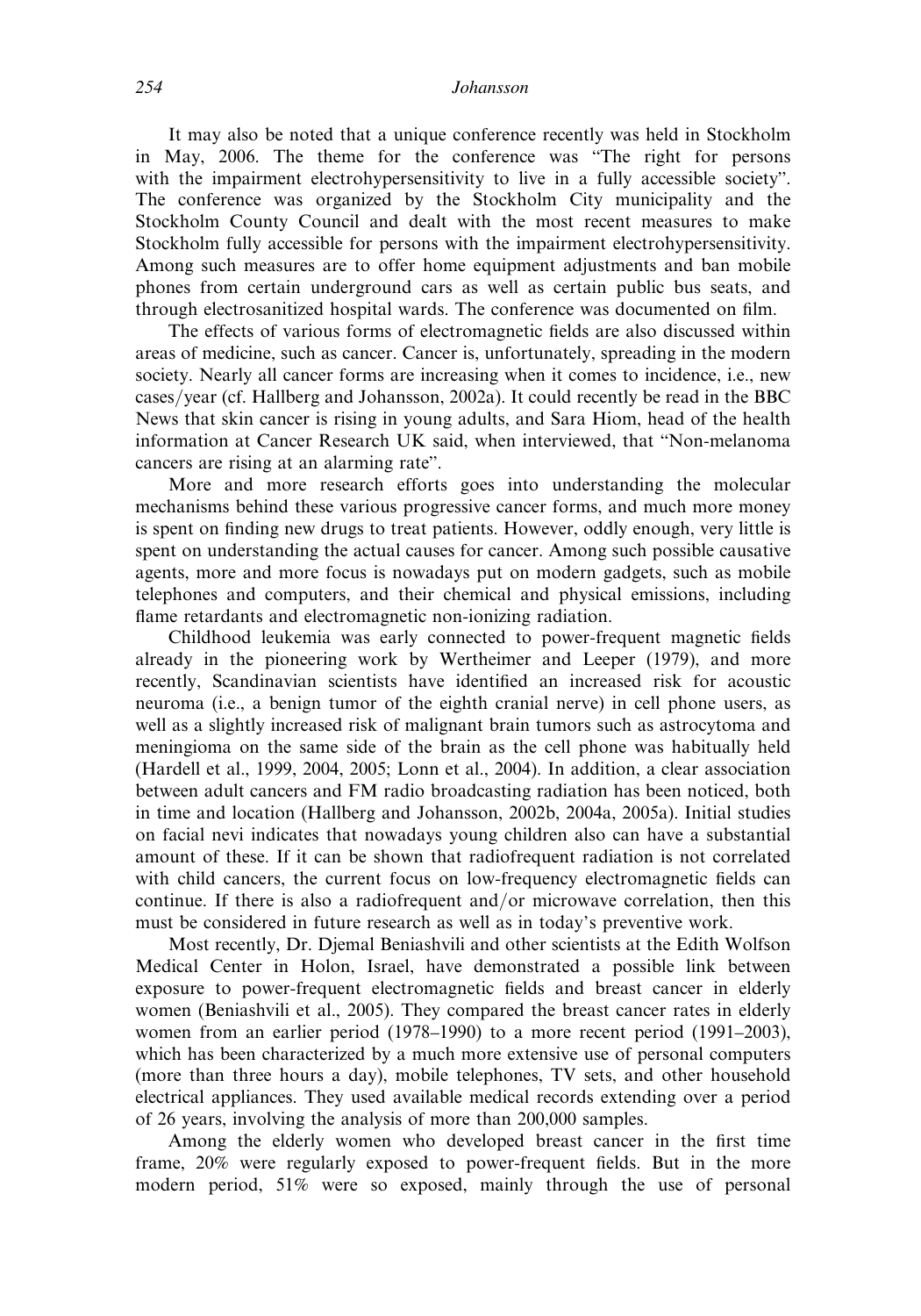computers. The authors concluded: "There was a statistically significant influence of electromagnetic fields on the formation of all observed epithelial mammary tumours in the second group." This represented a more than two-fold increase, which was considered highly significant (cf. Beniashvili et al., 2005).

Of course, many other environmental factors have changed during the period 1978–1990, but increased environmental exposure to power-frequent fields is among the more conspicuous changes to have taken place. Naturally, there are many aspects of this question that remain to be clarified, and, from a scientific point of view, it is far from conclusively settled.

During the second half of the 20th century an increasing rate of lung cancer was noticed in Sweden. Since the mid-1960's, tobacco smoking has been associated with this cancer and believed to be the main cause. Less noticed, though, is the fact that no connection between smoking and lung cancer was noticed before 1955. Together with my co-worker Örjan Hallberg, we have therefore initiated a project with the intention to review facts that may shed new light on this sudden increase in getting lung cancer after 1955 in Sweden.

A large number of scientific reports point at tobacco smoking as being the main cause of the increasing rate of lung cancer in the world. These reports have mainly been produced during the second half of the 20th century. The Swedish National Board of Health and Welfare ("Socialstyrelsen") states that 80–90% of the lung cancer deaths are caused by smoking. The main part of the victims are also smokers. About 10% of the lung cancer deaths have been non-smokers. This has led to the suspicion that also passive smoking can cause lung cancer. Other environmental factors such as radon and asbestos are believed to cause a number of lung cancer deaths per year, and especially if combined with smoking.

As pointed out above, Hallberg and Johansson have earlier reported about a strong association between body-resonant non-ionizing radiation (FM-radio, 100MHz) and the existence of malignant melanoma of the skin (Hallberg and Johansson, 2002b, 2004a, 2005a). Since this frequency range has a penetration depth of about 10 cm into the human body, there is a suspicion that resonant currents may affect the immune defense system also when it comes to beating cancer cells in the lungs. Due to that it is well motivated to study in detail how the presence and rate of lung cancer have changed in Sweden, and in other countries, as this new environmental factor was added.

In a yet unpublished report (Hallberg and Johansson, 2006), we have shown how the rate of lung cancer can accelerate in connection with a sudden exposure of a population to such body-resonant radiation. From this work, it can be noticed that people who have been smoking for many years suddenly could get lung cancer relatively short after the introduction of the FM-radio. This abrupt increase was not noticed in counties where the FM-radio still was not rolled out. It is also noticeable that deaths due to asbestosis have not been known until after the 1960's despite the fact that asbestos has been used as a building material since the end of the 19th century. In our work it is also shown how weak the connection is between lung cancer and cigarette consumption in a number of countries. But if the lung cancer mortality is normalized to the melanoma of skin mortality in the same countries, all of a sudden a very strong correlation appears. This indicates that there is a common factor behind the fast increasing mortality of skin and lung cancer that we have noticed, e.g., in Sweden.

An automated computer analysis of the age-specific incidence of lung cancer among men in Sweden points at year 1955 as the starting year for a sudden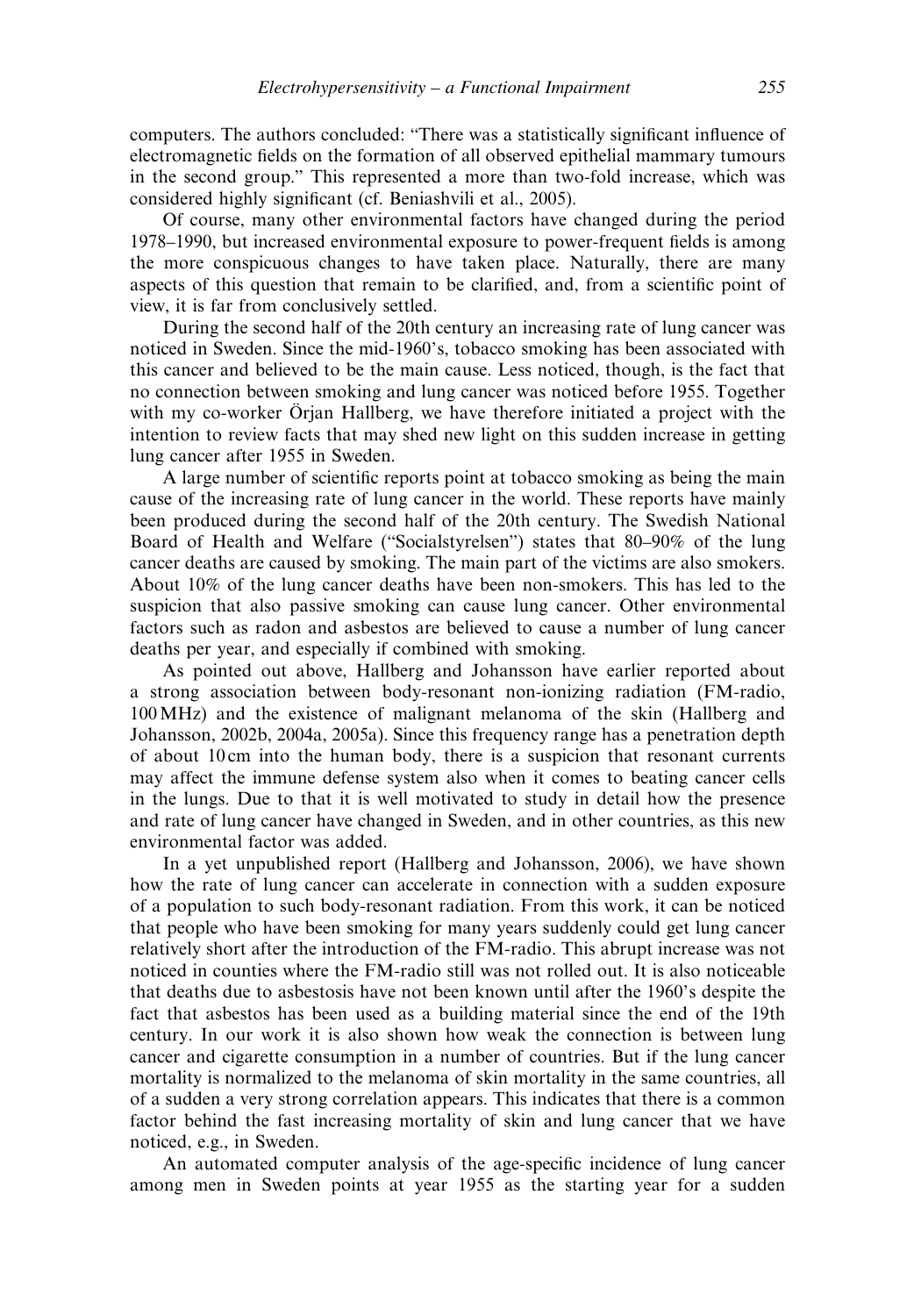environmental change in Sweden and that this disturbance mainly affects men over 60 years of age. This method of analysis has successfully been applied to study the development of melanoma of skin in Sweden, Norway, Denmark, Finland, and the U.S.

Authorities responsible for the health of the general population should have a big interest in causative factors behind such major cancer types. Doctors and specialists should know more about the real causes behind lung cancer. Epidemiologists in general might get inspired to test new methods and to look at population health problems from a new perspective. Only the future, however, will know the answer to these medical hypotheses.

Finally, as already mentioned, one issue that is very much addressed in the public as well as in the scientific literature is the question about the effect(s) of mobile phone radiation on health. Ten years of intensively increasing mobile phone usage have passed. According to some, it has facilitated our lifestyle, but more and more people are nowadays concerned about the lack of knowledge regarding the effects of radiation on health. For instance, it may be noted that mobile and DECT telephones are among the worst sources of problems for electrohypersensitive persons. In addition, it is now a well-known and fully accepted fact that mobile phone usage causes injuries in traffic and during work.

Mobile telephony-related risks may be divided between effects of radiation (microwaves, low-frequency magnetic fields) from the hand-held mobile telephone and radiation (microwaves) from remote base stations mounted on roofs, walls, towers, masts, etc.

Extensive laboratory research on animals, mainly rats, has not revealed premature death, increased cancer risk, or general sickness. However, very little can be drawn from this since rats and other laboratory animals have a maximal life span of approximately two years. The human cancer data point, instead, on an exposure time needed of at least five years, thus data from rats will not be of any real use. In addition, other biologic or metabolic parameters, as well as molecular biology and genetic data, are missing.

Epidemiological research with human case-control methodology suggests an increased risk for highly malignant brain lesions and acoustic neuromas after extended use (>5 years; Hardell et al., 1999, 2004, 2005; Lonn et al., 2004), but additional confirmation is needed. The present epidemiological surveillance thus indicates an increased risk for cancer in humans but observation times are too short. Ecological studies, in addition, suggest an increased general health degradation in areas of high average output power from the hand-held mobile phones (Hallberg and Johansson, 2004b,c,d, 2005b).

There is still insufficient contemporary proof with regard to increased cancer risk to change adult mobile phone usage. However, signs of degrading general health in sparsely populated areas suggest that the use of mobile phones at high output power levels should be avoided. Therefore, it is now of paramount importance that epidemiological research should be supplemented with prospective studies and quality exposure data (standardization). Continuous surveillance is also needed. In the meantime, children and adolescents should definitely be discouraged to use mobile phones.

It is a must that fully financied, truly independent research projects immediately should be initiated to ascertain the public health. They shall be completely devoid of commercial interests of any sort. This is the responsibility of each elected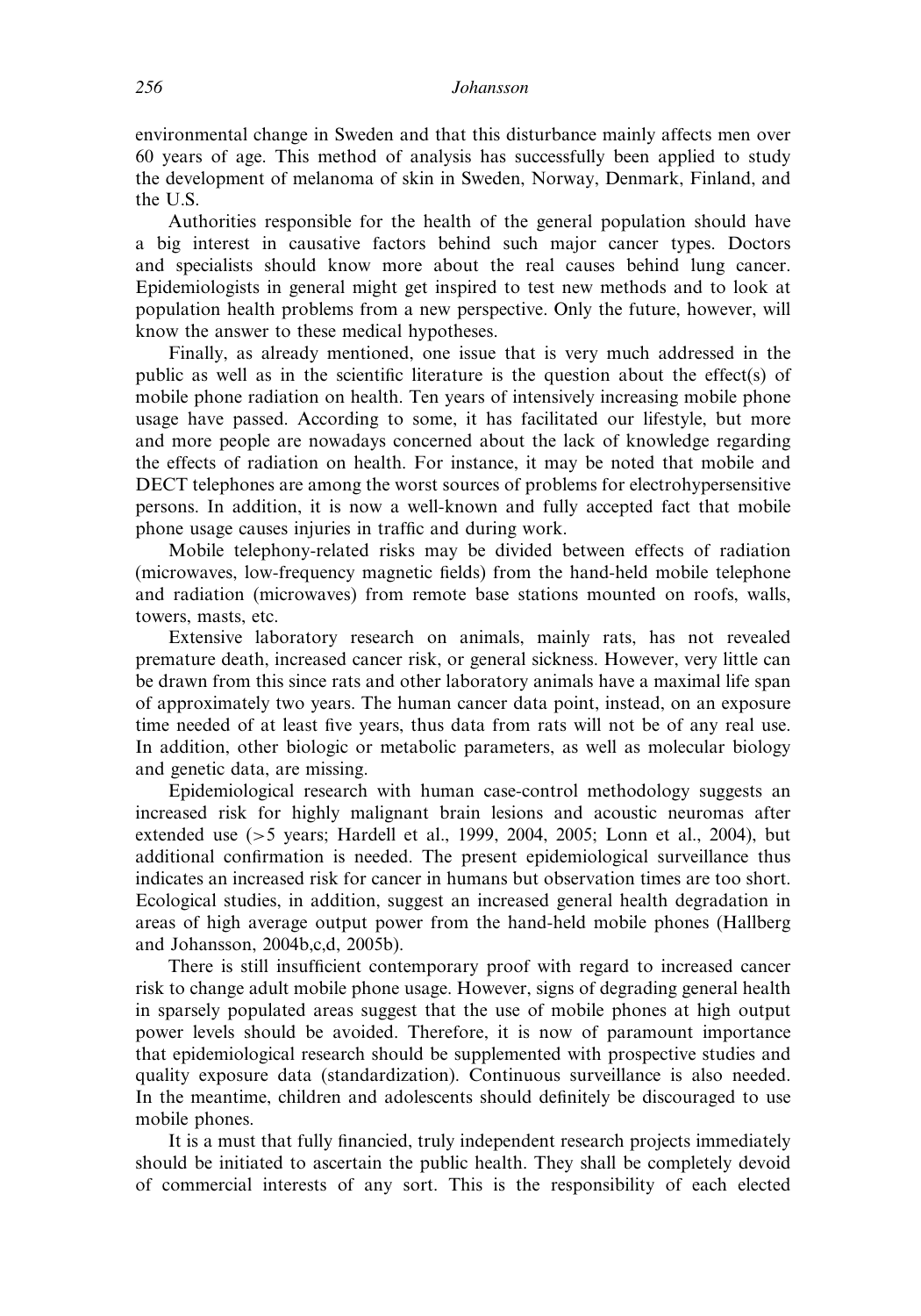government in each country, and is of special importance for people with the functional impairment electrohypersensitivity.

## Acknowledgments

Supported by the Karolinska Institute, the Cancer and Allergy Foundation (Canceroch Allergifonden), Sif, and TCO Developments.

## **References**

- Beniashvili, D., Avinoach'm, I., Baasov, D., Zusman, I. (2005). The role of household electromagnetic fields in the development of mammary tumors in women: clinical caserecord observations. Med. Sci. Monit. 11:CR10–13.
- Fews, A. P., Henshaw, D. L., Keitch, P. A., Close, J. J., Wilding, R. J. (1999a). Increased exposure to pollutant aerosols under high voltage power lines. Int. J. Radiat. Biol. 75:1505–1521.
- Fews, A. P., Henshaw, D. L., Wilding, R. J., Keitch, P. A. (1999b). Corona ions from powerlines and increased exposure to pollutant aerosols. Int. J. Radiat. Biol. 75:1523–1531.
- Gangi, S., Johansson, O. (1997). Skin changes in "screen dermatitis" versus classical UV- and ionizing irradiation-related damage—similarities and differences. Two neuroscientists' speculative review. Exp. Dermatol. 6:283–291.
- Gangi, S., Johansson, O. (2000). A theoretical model based upon mast cells and histamine to explain the recently proclaimed sensitivity to electric and/or magnetic fields in humans. Med. Hypotheses 54:663–671.
- Hallberg, Ö., Johansson, O. (2002a). Cancer trends during the 20th century. J. Aust. Coll. Nutr. Env. Med. 21:3–8.
- Hallberg, Ö., Johansson, O. (2002b). Melanoma incidence and frequency modulation (FM) broadcasting. Arch. Environ. Health 57:32–40.
- Hallberg, Ö., Johansson, O. (2004a). Malignant melanoma of the skin—not a sunshine story! Med. Sci. Monit. 10:CR336–340.
- Hallberg, Ö., Johansson, O. (2004b). 1997—A curious year in Sweden. Eur. J. Cancer Prev. 13:535–538.
- Hallberg, Ö., Johansson, O. (2004c). Long-term sickness and mobile phone use. J. Aust. Coll. Nutr. Env. Med. 23:11–12.
- Hallberg, Ö., Johansson, O. (2004d). Mobile handset output power and health. *Electromag*. Biol. Med. 23:229–239.
- Hallberg, Ö., Johansson, O. (2005a). FM broadcasting exposure time and malignant melanoma incidence. Electromag. Biol. Med. 24:1–8.
- Hallberg, Ö., Johansson, O. (2005b). Alzheimer mortality—why does it increase so fast in sparsely populated areas? Eur. Biol. Bioelectromag. 1:225–246.
- Hallberg, Ö., Johansson, O. (2006). Lung cancer may accelerate during exposure to bodyresonant FM-broadcasting radiation. To be submitted.
- Hardell, L., Näsman, Å., Påhlson, A., Hallquist, A., Hansson Mild, K. (1999). Use of cellular telephones and the risk for brain tumours: a case-control study. Int. J. Oncol. 15:113–116.
- Hardell, L., Mild, K. H., Carlberg, M., Hallquist, A. (2004). Cellular and cordless telephone use and the association with brain tumors in different age groups. Arch. Environ. Health 59:132–137.
- Hardell, L., Carlberg, M., Mild, K. H. (2005). Case-control study on cellular and cordless telephones and the risk for acoustic neuroma or meningioma in patients diagnosed 2000–2003. Neuroepidemiology 25:120–128.